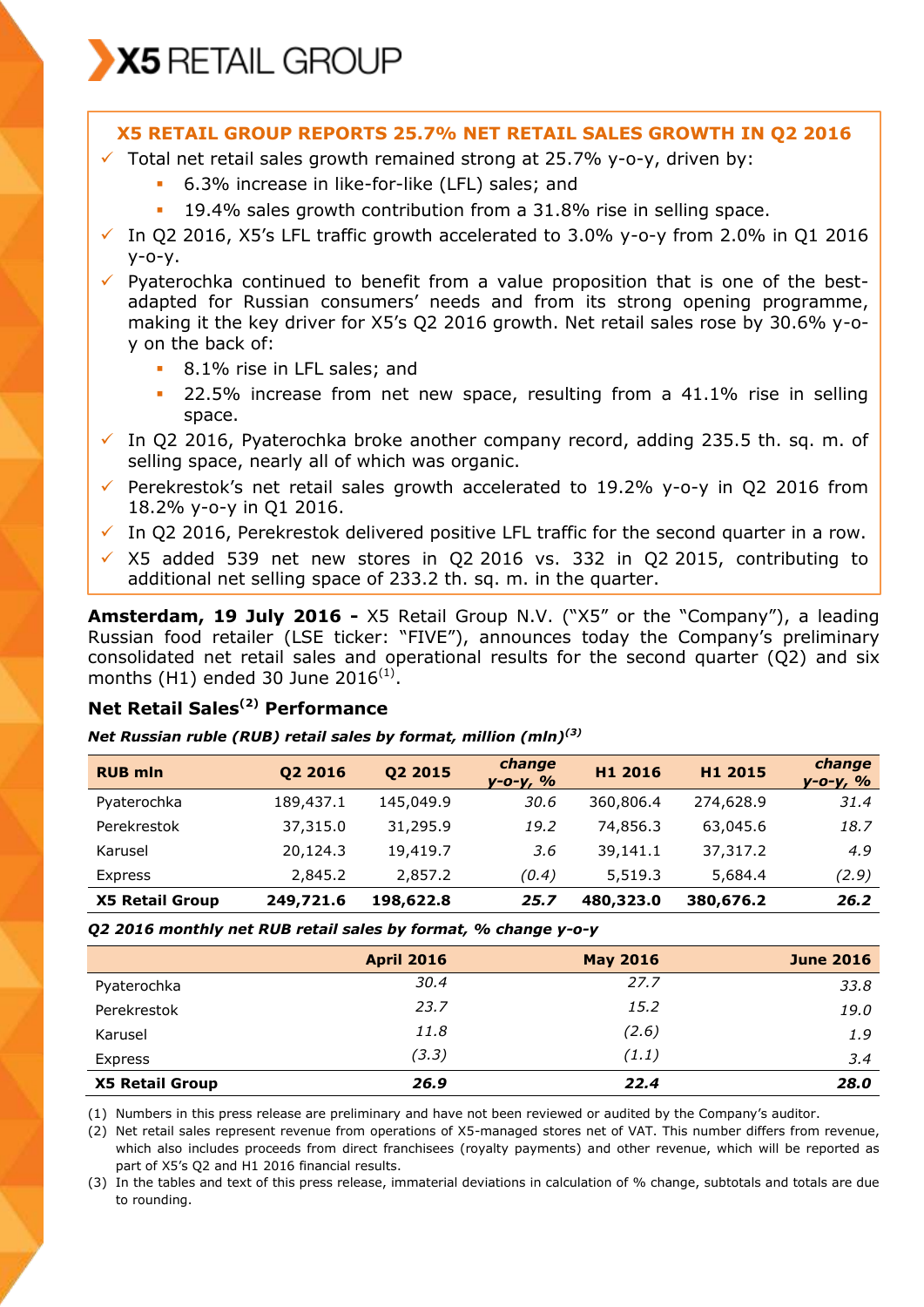# **Average Ticket and Number of Customer Visits**

#### *Q2 & H1 2016 average ticket and customer visits by format*

|                            | Q2 2016 | Q2 2015 | change<br>y-o-y, % | H1 2016 | H1 2015 | change<br><u>y-o-y, %</u> |
|----------------------------|---------|---------|--------------------|---------|---------|---------------------------|
| <b>Average Ticket, RUB</b> |         |         |                    |         |         |                           |
| Pyaterochka                | 341.5   | 334.8   | 2.0                | 348.1   | 336.9   | 3.3                       |
| Perekrestok                | 486.9   | 475.1   | 2.5                | 504.1   | 490.0   | 2.9                       |
| Karusel                    | 671.9   | 682.1   | (1.5)              | 686.7   | 680.3   | 0.9                       |
| Express                    | 275.0   | 285.4   | (3.6)              | 289.2   | 294.4   | (1.8)                     |
| <b>X5 Retail Group</b>     | 371.7   | 369.4   | 0.6                | 380.7   | 373.9   | 1.8                       |
| # of Customers, mln        |         |         |                    |         |         |                           |
| Pyaterochka                | 634.6   | 495.2   | 28.2               | 1,186.0 | 930.9   | 27.4                      |
| Perekrestok                | 87.3    | 75.5    | 15.6               | 169.2   | 147.0   | 15.1                      |
| Karusel                    | 34.2    | 32.5    | 5.0                | 65.1    | 62.7    | 3.8                       |
| Express                    | 12.1    | 11.8    | 2.5                | 22.3    | 22.7    | (1.9)                     |
| <b>X5 Retail Group</b>     | 768.1   | 615.0   | 24.9               | 1,442.6 | 1,163.4 | 24.0                      |

#### *Q2 2016 average monthly ticket and customer visits by format, % change y-o-y*

|                        | <b>April 2016</b> | <b>May 2016</b> | <b>June 2016</b> |
|------------------------|-------------------|-----------------|------------------|
| <b>Average Ticket</b>  |                   |                 |                  |
| Pyaterochka            | 1.3               | 0.2             | 4.6              |
| Perekrestok            | 2.6               | 0.7             | 4.1              |
| Karusel                | (1.9)             | (3.5)           | 1.3              |
| Express                | (2.8)             | (5.3)           | (2.6)            |
| <b>X5 Retail Group</b> | 0.5               | (1.4)           | 2.8              |
| # of Customer Visits   |                   |                 |                  |
| Pyaterochka            | 28.8              | 27.6            | 28.1             |
| Perekrestok            | 19.6              | 13.9            | 13.4             |
| Karusel                | 14.0              | 1.1             | (0.2)            |
| Express                | (1.2)             | 3.5             | 5.4              |
| <b>X5 Retail Group</b> | 26.2              | 24.1            | 24.4             |

# **LFL Sales Performance**

# *Q2 & H1 2016 LFL(4) store performance by format, % change y-o-y*

|                        |              | Q2 2016        |               |              | H1 2016        |               |
|------------------------|--------------|----------------|---------------|--------------|----------------|---------------|
|                        | <b>Sales</b> | <b>Traffic</b> | <b>Basket</b> | <b>Sales</b> | <b>Traffic</b> | <b>Basket</b> |
| Pyaterochka            | 8.1          | 3.6            | 4.3           | 9.1          | 3.3            | 5.7           |
| Perekrestok            | 4.8          | 2.0            | 2.7           | 4.6          | 1.3            | 3.3           |
| Karusel                | (3.1)        | (0.0)          | (3.1)         | (2.3)        | (1.7)          | (0.6)         |
| Express                | (7.8)        | 7.6)           | (0.2)         | (7.7)        | (9.1)          | 1.5           |
| <b>X5 Retail Group</b> | 6.3          | 3.0            | 3.1           | 7.0          | 2.5            | 4.4           |

#### *Q2 2016 monthly LFL store performance by format, % change y-o-y*

|                        | <b>April 2016</b> |                | <b>May 2016</b> |              |                | <b>June 2016</b> |              |                |               |
|------------------------|-------------------|----------------|-----------------|--------------|----------------|------------------|--------------|----------------|---------------|
|                        | <b>Sales</b>      | <b>Traffic</b> | <b>Basket</b>   | <b>Sales</b> | <b>Traffic</b> | <b>Basket</b>    | <b>Sales</b> | <b>Traffic</b> | <b>Basket</b> |
| Pyaterochka            | 8.5               | 4.6            | 3.7             | 5.5          | 3.0            | 2.4              | 10.4         | 3.2            | 6.9           |
| Perekrestok            | 6.1               | 3.1            | 2.8             | 2.0          | 1.0            | 0.9              | 6.6          | 2.O            | 4.5           |
| Karusel                | 4.6               | 8.6            | (3.7)           | (8.9)        | (4.0)          | (5.2)            | (4.8)        | (4.7)          | (0.1)         |
| Express                | (7.5)             | (7.5)          | 0.0             | (9.0)        | 7.1)           | (2.1)            | (6.8)        | (8.2)          | 1.5           |
| <b>X5 Retail Group</b> | 7.5               | 4.5            | 2.9             | 3.4          | 2.3            | 1.1              | 8.1          | 2.5            | 5.5           |

(4) LFL comparisons of retail sales between two periods are comparisons of retail sales in local currency (including VAT) generated by the relevant stores. The stores that are included in LFL comparisons are those that have operated for at least 12 full months. Their sales are included in LFL calculation starting from the day of the store's opening. We include all stores that fit our LFL criteria in each reporting period.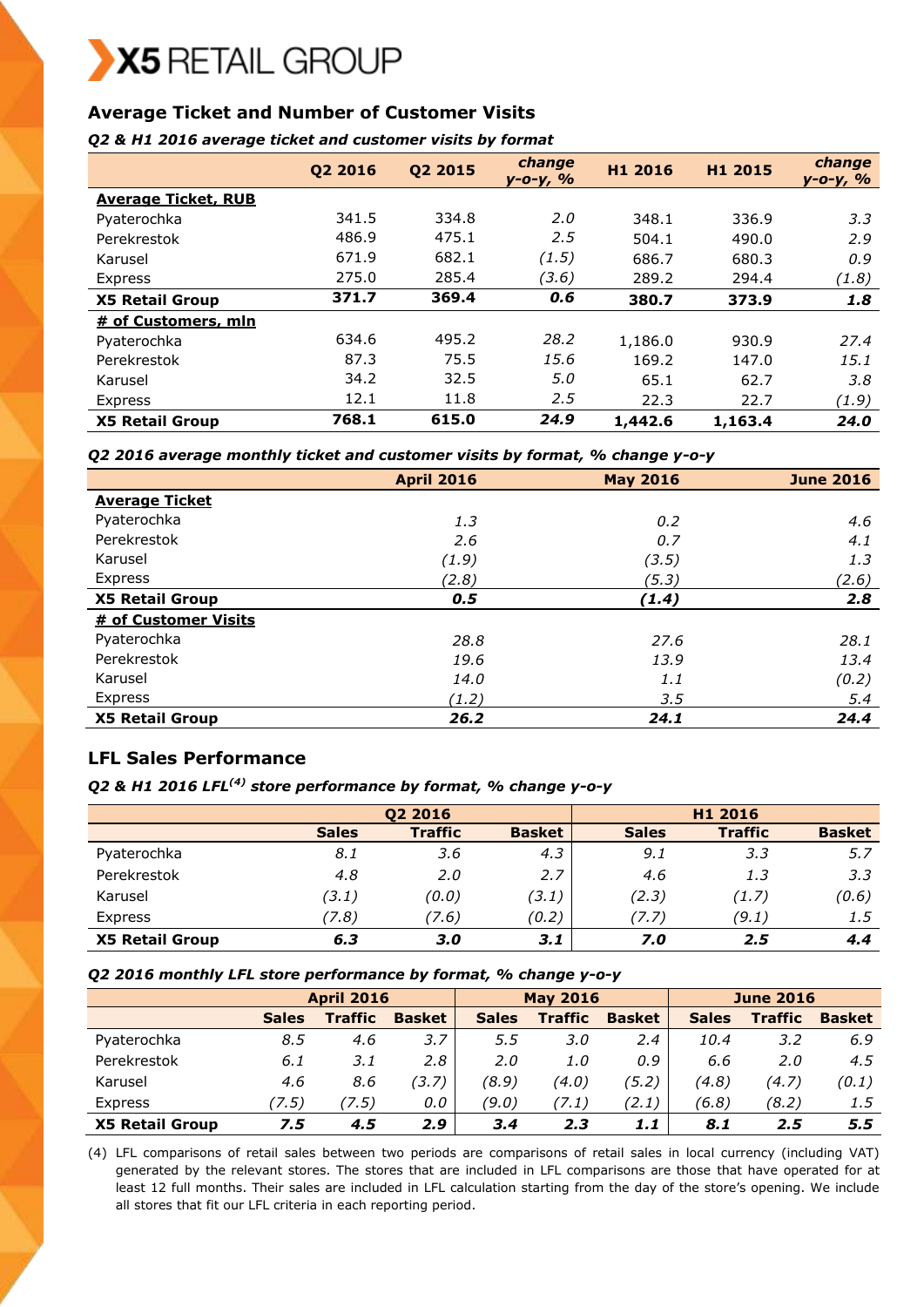# **Expansion Dynamics**

#### *Selling space and # of stores by format*

|                                                 | As at           | As at     | change vs              | As at           | change vs          |
|-------------------------------------------------|-----------------|-----------|------------------------|-----------------|--------------------|
| <b>Selling Space, square</b><br>meters (sq. m.) | $30 - Jun - 16$ |           | 31-Dec-15 31-Dec-15, % | $30 - Jun - 15$ | $30 - Jun - 15, %$ |
| Pyaterochka                                     | 2,825,106       | 2,422,626 | 16.6                   | 2,002,200       | 41.1               |
| Perekrestok                                     | 501,538         | 484,008   | 3.6                    | 444,814         | 12.8               |
| Karusel                                         | 384,174         | 390,133   | (1.5)                  | 361,197         | 6.4                |
| Express                                         | 36,542          | 36,407    | 0.4                    | 35,453          | 3.1                |
| <b>X5 Retail Group</b>                          | 3,747,359       | 3,333,174 | 12.4                   | 2,843,663       | 31.8               |
| # of Stores                                     |                 |           |                        |                 |                    |
| Pyaterochka                                     | 7,164           | 6,265     | 14.3                   | 5,273           | 35.9               |
| Perekrestok                                     | 493             | 478       | 3.1                    | 438             | 12.6               |
| Karusel                                         | 89              | 90        | (1.1)                  | 83              | 7.2                |
| Express                                         | 190             | 187       | 1.6                    | 177             | 7.3                |
| <b>X5 Retail Group</b>                          | 7,936           | 7,020     | 13.0                   | 5,971           | 32.9               |

#### *Selling space and # of stores added by format*

|                                                 | <b>Net Added</b><br>Q2 2016 | <b>Net Added</b><br>02 2015 | change,<br>у-о-у, % | <b>Net Added</b><br>H1 2016 | <b>Net Added</b><br>H1 2015 | change,<br><u>y-o-y, %</u> |
|-------------------------------------------------|-----------------------------|-----------------------------|---------------------|-----------------------------|-----------------------------|----------------------------|
| <b>Selling Space, square</b><br>meters (sq. m.) |                             |                             |                     |                             |                             |                            |
| Pyaterochka                                     | 235,525                     | 142,892                     | 64.8                | 402,480                     | 247,949                     | 62.3                       |
| Perekrestok                                     | 7,283                       | 24,987                      | (70.9)              | 17,530                      | 29,026                      | (39.6)                     |
| Karusel                                         | (10,446)                    | (482)                       | 2,066.0             | (5,959)                     | 2,604                       | n/a                        |
| Express                                         | 810                         | (5,480)                     | n/a                 | 135                         | (8,159)                     | n/a                        |
| <b>X5 Retail Group</b>                          | 233,173                     | 161,918                     | 44.0                | 414,185                     | 271,420                     | 52.6                       |
| Net # of Stores                                 |                             |                             |                     |                             |                             |                            |
| Pyaterochka                                     | 528                         | 315                         | 67.6                | 899                         | 484                         | 85.7                       |
| Perekrestok                                     | 7                           | 33                          | (78.8)              | 15                          | 35                          | (57.1)                     |
| Karusel                                         | (2)                         | $\Omega$                    | n/a                 | (1)                         |                             | n/a                        |
| Express                                         | 6                           | (16)                        | n/a                 | 3                           | (32)                        | n/a                        |
| <b>X5 Retail Group</b>                          | 539                         | 332                         | 62.3                | 916                         | 488                         | 87.7                       |

## **Key Drivers for Q2 2016 Results**

#### *Sales*

- X5 demonstrated strong LFL sales performance despite low food inflation and weak consumer consumption during Q2 2016.
- LFL traffic was positive in each month of the quarter for Pyaterochka and for Perekrestok.

## *Expansion and refurbishment programme*

- New space delivery continued to accelerate: X5 added 233.2 th. sq. m. of selling space in Q2 2016 vs. 161.9 th. sq. m in Q2 2015. Since the beginning of 2016, X5 has added 414.2 th. sq. m.
- Pyaterochka was the main driver for the store base increase. In Q2 2016, net added space increased by 64.8% y-o-y.
- 356 Pyaterochka stores were refurbished in Q2 2016 as part of X5's investment programme to upgrade existing stores. In conjunction with new openings, the share of stores operating under the new concept exceeded 83% as of 30 June 2016.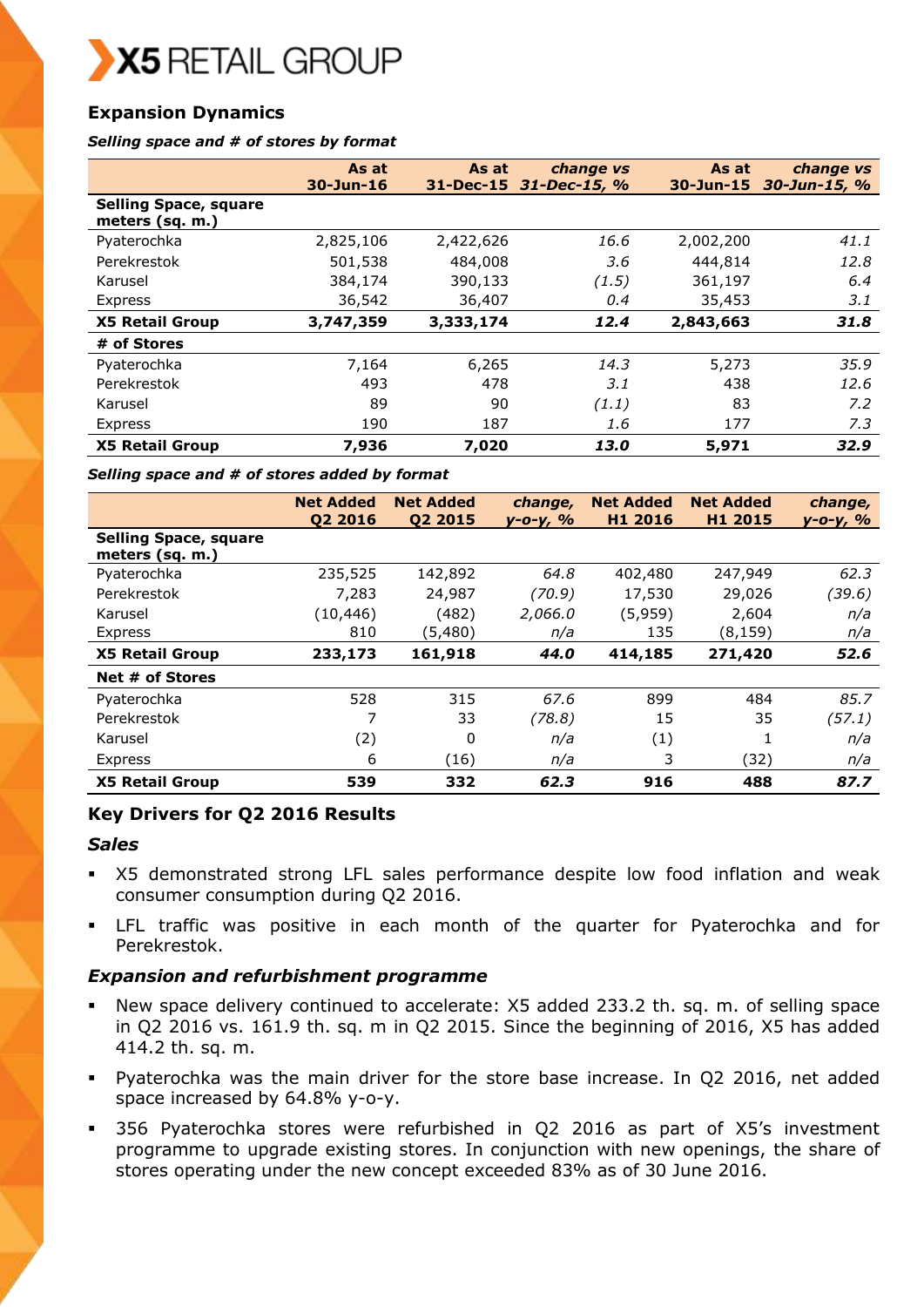- 14 Perekrestok stores were refurbished in Q2 2016, which, along with new openings, brought the total share of stores operating under the new concept to more than 40% as of 30 June 2016.
- In Q2 2016, as part of the Company's ongoing rationalisation programme, X5 closed 22 Pyaterochka stores, five Perekrestok stores, two Karusel stores and seven Express stores.

# **Note to Editors:**

X5 Retail Group N.V. (LSE: FIVE, Fitch – 'BB', Moody's – 'Ba3', S&P – 'BB-') is a leading Russian food retailer. The Company operates several retail formats: the chain of proximity stores under the Pyaterochka brand, the supermarket chain under the Perekrestok brand, the hypermarket chain under the Karusel brand and Express convenience stores under various brands.

As of 30 June 2016, X5 had 7,936 Company-operated stores. It has the leading market position in both Moscow and St. Petersburg and a significant presence in the European part of Russia. Its store base includes 7,164 Pyaterochka proximity stores, 493 Perekrestok supermarkets, 89 Karusel hypermarkets and 190 convenience stores. The Company operates 35 DCs and 1,469 Company-owned trucks across the Russian Federation.

For the full year 2015, revenue totalled RUB 808,818 mln (USD 13,268 mln), Adjusted EBITDA reached RUB 59,413 mln (USD 975 mln), and net profit for the period amounted to RUB 14,174 mln (USD 233 mln). In Q1 2016, revenue totalled RUB 231,611 mln (USD 3,104 mln), EBITDA reached RUB 16,493 mln (USD 221 mln), and net profit amounted to RUB 5,054 mln (USD 68 mln).

X5's Shareholder structure is as follows: Alfa Group – 47.86%, founders of Pyaterochka – 14.43%, X5 Directors – 0.06%, treasury shares – 0.01%, free float – 37.64%.